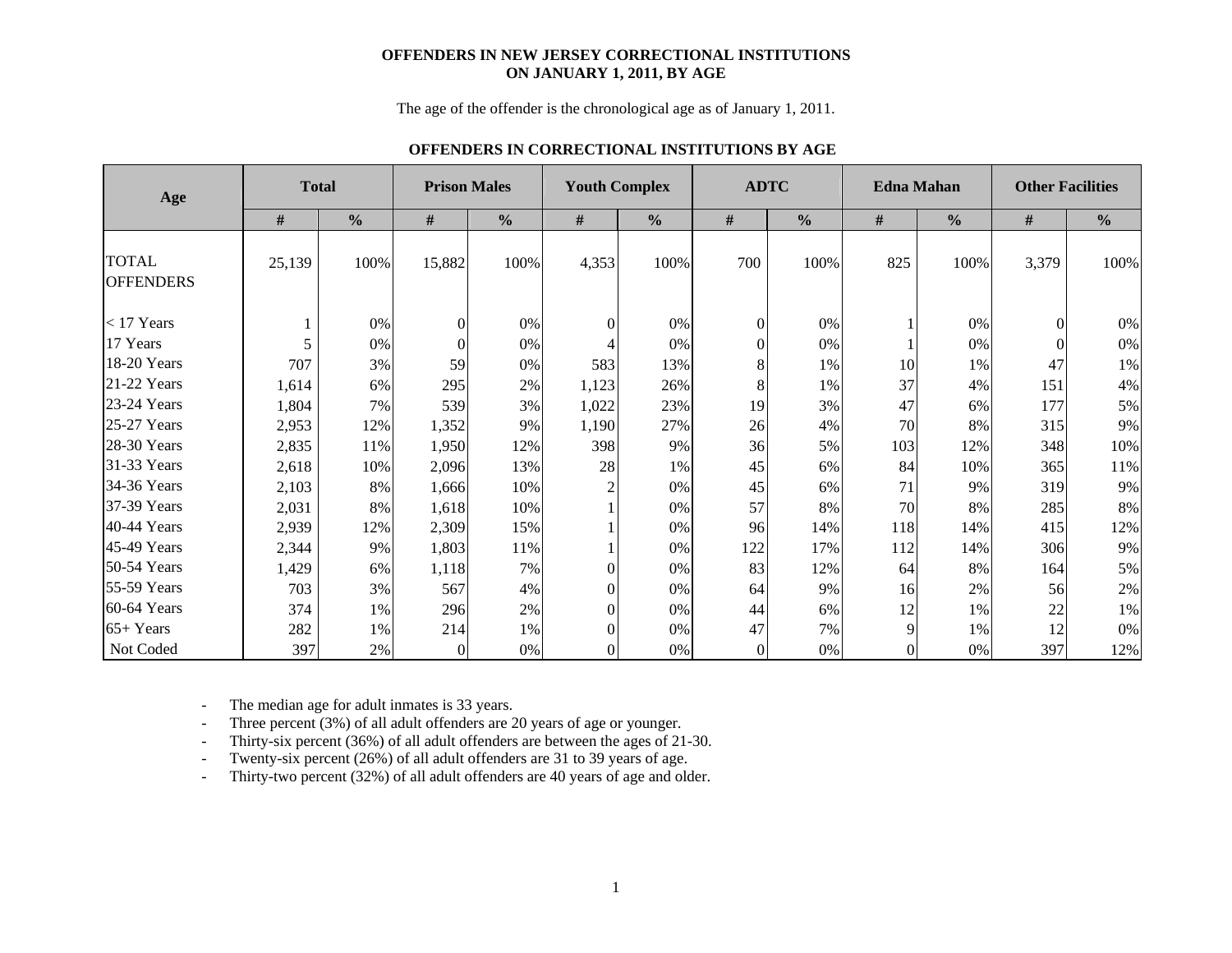# **Prison Complex Offenders By Age**

| <b>Institution</b>   | <b>Total</b>  | < 17<br>Years     | 17<br>Years       | 18-20<br>Years   | $21 - 22$<br>Years | $23 - 24$<br>Years | $25 - 27$<br>Years | 28-30<br>Years | $31 - 33$<br>Years | 34-36<br>Years | 37-39<br>Years | $40 - 44$<br>Years | 45-49<br>Years | 50-54<br>Years | 55-59<br>Years | 60-64<br>Years | $65+$<br><b>Years</b>   | <b>Unspec</b>      |
|----------------------|---------------|-------------------|-------------------|------------------|--------------------|--------------------|--------------------|----------------|--------------------|----------------|----------------|--------------------|----------------|----------------|----------------|----------------|-------------------------|--------------------|
|                      |               |                   |                   |                  |                    |                    |                    |                |                    |                |                |                    |                |                |                |                |                         |                    |
| <b>Bayside</b>       | 1,333         | $\mathbf 0$       | $\mathbf 0$       | $\overline{c}$   | 20                 | 37                 | 113                | 190            | 222                | 153            | 153            | 193                | 131            | 71             | 29             | 14             | 5                       | $\overline{0}$     |
| <b>Main</b>          | 100%          | 0%                | 0%                | 0%               | 2%                 | 3%                 | 8%                 | 14%            | 17%                | 11%            | 11%            | 14%                | 10%            | 5%             | 2%             | 1%             | 0%                      | 0%                 |
| <b>Bayside</b>       | 659           | $\mathbf 0$       | $\mathbf 0$       | 0                | 4                  | 11                 | 27                 | 81             | 73                 | 75             | 72             | 121                | 107            | 61             | 18             | 7              | $\overline{\mathbf{c}}$ | 0                  |
| Farm                 | 100%          | 0%                | 0%                | 0%               | 1%                 | 2%                 | 4%                 | 12%            | 11%                | 11%            | 11%            | 18%                | 16%            | 9%             | 3%             | 1%             | 0%                      | 0%                 |
| <b>Bayside</b>       | 298           | $\mathbf 0$       | $\mathbf 0$       | 0                | 8                  | 12                 | 22                 | 38             | 36                 | 43             | 45             | 47                 | 31             | 11             | 4              | 1              | $\boldsymbol{0}$        | 0                  |
| Ancora               | 100%          | 0%                | 0%                | 0%               | 3%                 | 4%                 | 7%                 | 13%            | 12%                | 14%            | 15%            | 16%                | 10%            | 4%             | 1%             | 0%             | 0%                      | 0%                 |
| <b>Bayside Total</b> | 2,290         | $\mathbf 0$       | $\mathbf 0$       | $\overline{c}$   | 32                 | 60                 | 162                | 309            | 331                | 271            | 270            | 361                | 269            | 143            | 51             | 22             | $\overline{7}$          | $\mathbf 0$        |
|                      | 100%          | 0%                | 0%                | 0%               | 1%                 | 3%                 | 7%                 | 13%            | 14%                | 12%            | 12%            | 16%                | 12%            | 6%             | 2%             | 1%             | 0%                      | 0%                 |
| <b>CRAF</b>          | 269           | $\overline{0}$    | $\mathbf 0$       | $\boldsymbol{0}$ | 1                  | 8                  | 25                 | 43             | 34                 | 29             | 19             | 46                 | 32             | 19             | 11             | $\overline{c}$ | $\boldsymbol{0}$        | $\mathbf 0$        |
| <b>Jones Farm</b>    | 100%          | 0%                | 0%                | 0%               | 0%                 | 3%                 | 9%                 | 16%            | 13%                | 11%            | 7%             | 17%                | 12%            | 7%             | 4%             | 1%             | 0%                      | 0%                 |
| <b>CRAF</b>          | 606           | $\mathbf 0$       | $\mathbf 0$       | 16               | 30                 | 41                 | 63                 | 78             | 87                 | 49             | 69             | 71                 | 51             | 29             | 10             | 9              | 3                       | 0                  |
| <b>Reception</b>     | 100%          | 0%                | 0%                | 3%               | 5%                 | 7%                 | 10%                | 13%            | 14%                | 8%             | 11%            | 12%                | 8%             | 5%             | 2%             | 1%             | 0%                      | 0%                 |
| <b>CRAF Total</b>    | 875           | $\overline{0}$    | $\mathbf 0$       | 16               | 31                 | 49                 | 88                 | 121            | 121                | 78             | 88             | 117                | 83             | 48             | 21             | 11             | 3                       | $\mathbf 0$        |
|                      | 100%          | 0%                | 0%                | 2%               | 4%                 | 6%                 | 10%                | 14%            | 14%                | 9%             | 10%            | 13%                | 9%             | 5%             | 2%             | 1%             | 0%                      | 0%                 |
| <b>East Jersey</b>   | 1,369         | $\mathbf 0$       | $\mathbf 0$       | 3                | 3                  | 16                 | 83                 | 147            | 158                | 168            | 133            | 199                | 180            | 138            | 67             | 37             | 37                      | $\mathbf 0$        |
| <b>Main</b>          | 100%          | 0%                | 0%                | 0%               | 0%                 | 1%                 | 6%                 | 11%            | 12%                | 12%            | 10%            | 15%                | 13%            | 10%            | 5%             | 3%             | 3%                      | 0%                 |
| <b>East Jersey</b>   | 111           | $\mathbf 0$       | $\mathbf 0$       | $\boldsymbol{0}$ | $\mathbf 0$        | $\mathbf 0$        | 5                  | 9              | 16                 | 10             | 10             | 24                 | 23             | 12             |                | 1              | $\mathbf 0$             | $\mathbf 0$        |
| Camp                 | 100%          | 0%                | 0%                | 0%               | 0%                 | 0%                 | 5%                 | 8%             | 14%                | 9%             | 9%             | 22%                | 21%            | 11%            | 1%             | 1%             | 0%                      | 0%                 |
| <b>East Jersey</b>   |               |                   |                   |                  |                    |                    |                    |                |                    |                |                |                    |                |                |                |                |                         |                    |
| <b>Total</b>         | 1,480<br>100% | $\mathbf 0$<br>0% | $\mathbf 0$<br>0% | 3<br>0%          | 3<br>0%            | 16<br>1%           | 88<br>6%           | 156<br>11%     | 174<br>12%         | 178<br>12%     | 143<br>10%     | 223<br>15%         | 203<br>14%     | 150<br>10%     | 68<br>5%       | 38<br>3%       | 37<br>3%                | $\pmb{0}$<br>$0\%$ |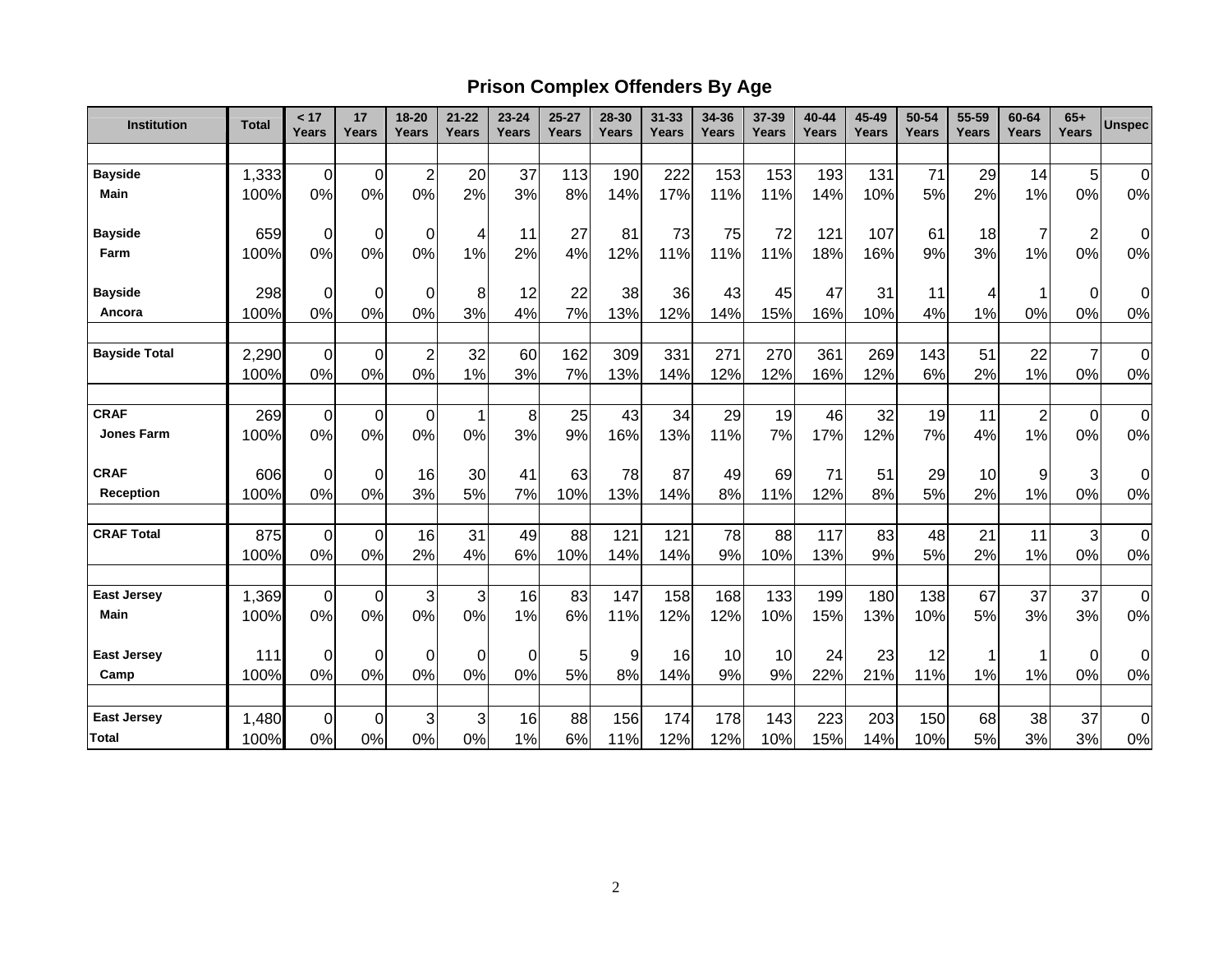### **Prison Complex Offenders By Age**

| <b>Institution</b>     | <b>Total</b>  | < 17<br>Years     | 17<br>Years       | $18 - 20$<br>Years | $21 - 22$<br>Years | $23 - 24$<br>Years | $25 - 27$<br>Years | 28-30<br>Years | $31 - 33$<br>Years | 34-36<br><b>Years</b> | $37 - 39$<br>Years | 40-44<br>Years | 45-49<br>Years | 50-54<br>Years | 55-59<br>Years | 60-64<br>Years | $65+$<br>Years | <b>Unspec</b> |
|------------------------|---------------|-------------------|-------------------|--------------------|--------------------|--------------------|--------------------|----------------|--------------------|-----------------------|--------------------|----------------|----------------|----------------|----------------|----------------|----------------|---------------|
|                        |               |                   |                   |                    |                    |                    |                    |                |                    |                       |                    |                |                |                |                |                |                |               |
| <b>Midstate</b>        | 697           | $\mathbf 0$       | $\Omega$          | $\overline{2}$     | 4                  | 15                 | 44                 | 66             | 81                 | 75                    | 75                 | 121            | 109            | 58             | 32             | 12             | 3              | 0             |
|                        | 100%          | 0%                | 0%                | 0%                 | 1%                 | 2%                 | 6%                 | 9%             | 12%                | 11%                   | 11%                | 17%            | 16%            | 8%             | 5%             | 2%             | 0%             | $0\%$         |
|                        |               |                   |                   |                    |                    |                    |                    |                |                    |                       |                    |                |                |                |                |                |                |               |
| <b>NJ State Prison</b> | 30            | $\mathbf 0$       | $\mathbf 0$       | $\overline{2}$     | 4                  | 4                  | 4                  | $\overline{7}$ | 1                  | 3                     | 0                  | 3              | 0              | $\overline{2}$ | 0              | $\mathbf{0}$   | $\mathbf 0$    | $\mathbf 0$   |
| <b>Ad Seg Female</b>   | 100%          | 0%                | 0%                | 7%                 | 13%                | 13%                | 13%                | 23%            | 3%                 | 10%                   | 0%                 | 10%            | 0%             | 7%             | 0%             | 0%             | 0%             | 0%            |
| <b>NJ State Prison</b> | 1,921         | $\Omega$          | $\Omega$          | 4                  | 39                 | 81                 | 168                | 155            | 196                | 177                   | 224                | 268            | 241            | 155            | 100            | 61             | 52             | 0             |
| Main                   | 100%          | 0%                | 0%                | 0%                 | 2%                 | 4%                 | 9%                 | 8%             | 10%                | 9%                    | 11%                | 14%            | 12%            | 8%             | 5%             | 3%             | 3%             | 0%            |
| <b>NJ State Prison</b> | 1,951         | $\mathbf 0$       | $\Omega$          | 6 <sup>1</sup>     | 43                 | 85                 | 172                | 162            | 197                | 180                   | 224                | 271            | 241            | 157            | 100            | 61             | 52             | 0             |
| Total                  | 100%          | 0%                | 0%                | 0%                 | 2%                 | 4%                 | 9%                 | 8%             | 10%                | 9%                    | 11%                | 14%            | 12%            | 8%             | 5%             | 3%             | 3%             | $0\%$         |
| <b>Northern</b>        | 2,301         | $\mathbf 0$       | $\mathbf 0$       | $6 \mid$           | 36                 | 70                 | 170                | 274            | 339                | 256                   | 253                | 353            | 227            | 164            | 81             | 45             | 27             | 0             |
| Main                   | 100%          | 0%                | 0%                | 0%                 | 2%                 | 3%                 | 7%                 | 12%            | 15%                | 11%                   | 11%                | 15%            | 10%            | 7%             | 4%             | 2%             | 1%             | 0%            |
| <b>Northern</b>        | 599           | 0                 | $\Omega$          | 5                  | 56                 | 68                 | 101                | 94             | 87                 | 44                    | 48                 | 52             | 21             | 13             | 6              | 3              | 1              | 0             |
| <b>Ad Seg Male</b>     | 100%          | 0%                | 0%                | 1%                 | 9%                 | 11%                | 17%                | 16%            | 15%                | 7%                    | 8%                 | 9%             | 4%             | 2%             | 1%             | 1%             | 0%             | 0%            |
| <b>Northern Total</b>  | 2,900         | 0                 | $\Omega$          | 11                 | 92                 | 138                | 271                | 368            | 426                | 300                   | 301                | 405            | 248            | 177            | 87             | 48             | 28             | 0             |
|                        | 100%          | 0%                | 0%                | 0%                 | 3%                 | 5%                 | 9%                 | 13%            | 15%                | 10%                   | 10%                | 14%            | 9%             | 6%             | 3%             | 2%             | 1%             | $0\%$         |
| <b>Southern</b>        | 2,315         | $\mathbf 0$       | $\Omega$          | $\overline{2}$     | 23                 | 61                 | 209                | 341            | 362                | 267                   | 212                | 368            | 249            | 134            | 55             | 23             | 9              | 0             |
|                        | 100%          | 0%                | 0%                | 0%                 | 1%                 | 3%                 | 9%                 | 15%            | 16%                | 12%                   | 9%                 | 16%            | 11%            | 6%             | 2%             | 1%             | 0%             | $0\%$         |
|                        |               |                   |                   |                    |                    |                    |                    |                |                    |                       |                    |                |                |                |                |                |                |               |
| <b>South Woods</b>     | 3,374<br>100% | $\mathbf 0$<br>0% | $\mathbf 0$<br>0% | 17<br>1%           | 67<br>2%           | 115<br>3%          | 318<br>9%          | 427<br>13%     | 404<br>12%         | 317<br>9%             | 305<br>9%          | 443<br>13%     | 401<br>12%     | 251<br>7%      | 153<br>5%      | 81<br>2%       | 75<br>2%       | 0<br>0%       |
|                        |               |                   |                   |                    |                    |                    |                    |                |                    |                       |                    |                |                |                |                |                |                |               |
| <b>SUBTOTAL</b>        | 15,882        | $\bf{0}$          | $\bf{0}$          | 59                 | 295                | 539                | 1,352              | 1,950          | 2,096              | 1,666                 | 1,618              | 2,309          | 1,803          | 1,118          | 567            | 296            | 214            | $\bf{0}$      |
| <b>PRISON MALES</b>    | 100%          | 0%                | 0%                | 0%                 | 2%                 | 3%                 | 9%                 | 12%            | 13%                | 10%                   | 10%                | 15%            | 11%            | 7%             | 4%             | 2%             | 1%             | 0%            |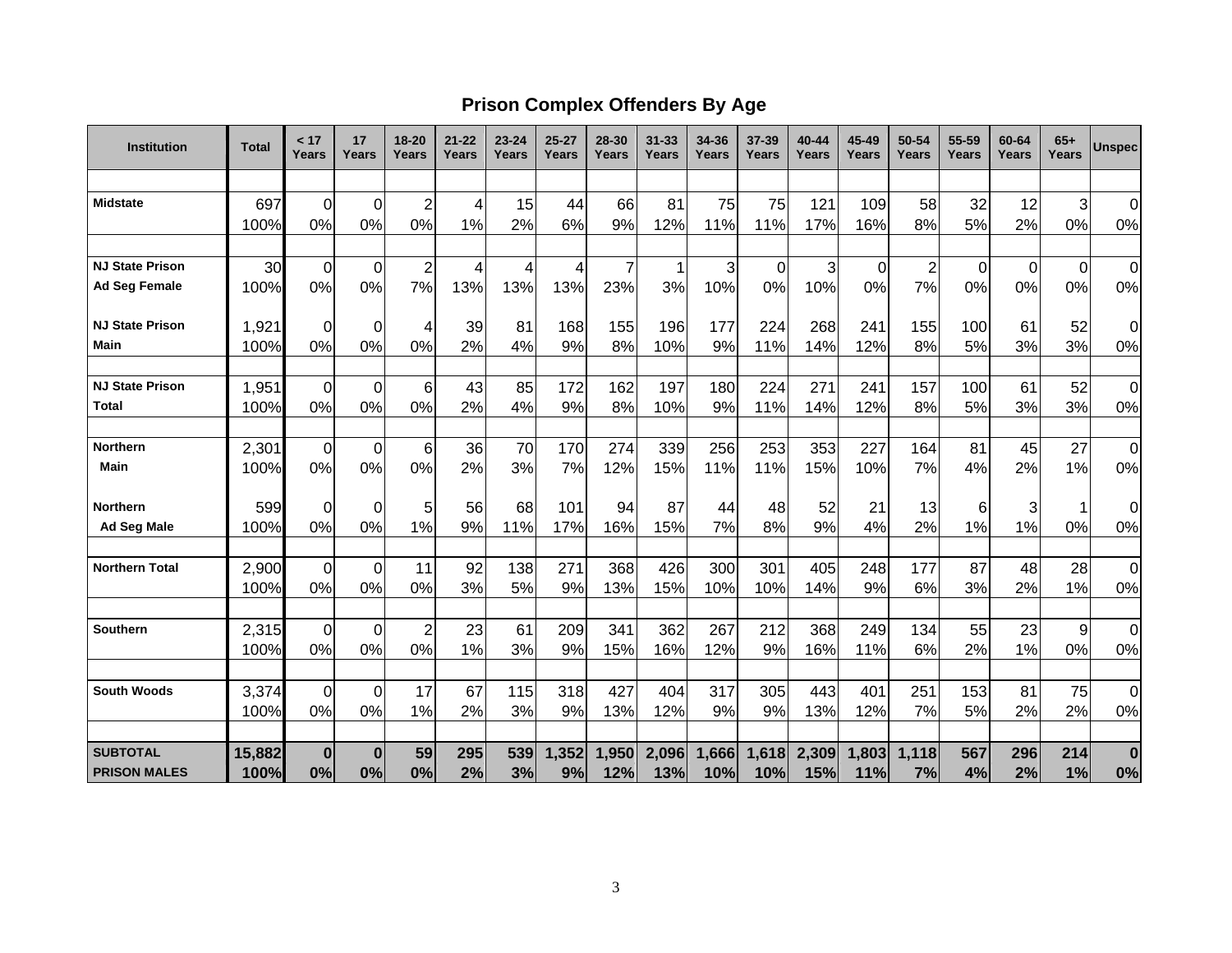**Prison Complex Offenders By Age**

| <b>Institution</b>    | <b>Total</b> | < 17<br>Years | 17<br>Years | $18 - 20$<br>Years | $21 - 22$<br>Years | $23 - 24$<br>Years | $25 - 27$<br>Years | 28-30<br>Years | $31 - 33$<br>Years | 34-36<br>Years | $37 - 39$<br>Years | 40-44<br>Years | 45-49<br>Years | 50-54<br>Years | 55-59<br>Years | 60-64<br>Years | $65+$<br>Years | <b>Unspec</b> |
|-----------------------|--------------|---------------|-------------|--------------------|--------------------|--------------------|--------------------|----------------|--------------------|----------------|--------------------|----------------|----------------|----------------|----------------|----------------|----------------|---------------|
|                       |              |               |             |                    |                    |                    |                    |                |                    |                |                    |                |                |                |                |                |                |               |
| <b>ADTC</b>           | 700          |               |             | 8                  | 8                  | 19                 | 26                 | 36             | 45                 | 45             | 57                 | 96             | 122            | 83             | 64             | 44             | 47             | 0             |
|                       | 100%         | 0%            | 0%          | 1%                 | $1\%$              | 3%                 | 4%                 | 5%             | 6%                 | 6%             | 8%                 | $ 4\% $        | 17%            | 12%            | 9%             | 6%             | 7%             | 0%            |
|                       |              |               |             |                    |                    |                    |                    |                |                    |                |                    |                |                |                |                |                |                |               |
| <b>Subtotal</b>       | 16,582       | 0             | $\bf{0}$    | 67                 | 303                | 558                | 1,378              | .986           | 2,141              | 1,711          | 1,675              | 2,405          | .925           | 1,201          | 631            | 340            | 261            | $\bf{0}$      |
|                       | 100%         | 0%            | 0%          | 0%                 | 2%                 | 3%                 | 8%                 | 12%            | 13%                | 10%            | 10%l               | 15%            | 12%            | 7%             | 4%             | 2%             | 2%             | 0%            |
|                       |              |               |             |                    |                    |                    |                    |                |                    |                |                    |                |                |                |                |                |                |               |
| <b>Mahan - Female</b> | 825          |               |             | 10 <sub>1</sub>    | 37                 | 47                 | 70                 | 103            | 84                 | 71             | 70I                | 118            | 12             | 64             | 16             | 12             | 9              | 0             |
| <b>Prison</b>         | 100%         | 0%            | 0%          | 1%                 | 4%                 | 6%                 | 8%                 | 12%            | 10%                | 9%             | 8%                 | 14%            | 14%            | 8%             | 2%             | $1\%$          | $1\%$          | 0%            |
|                       |              |               |             |                    |                    |                    |                    |                |                    |                |                    |                |                |                |                |                |                |               |
| <b>Total Prison</b>   | 17,407       |               |             | 77                 | 340                | 605                | 1,448              | 2.089          | 2,225              | 1,782          | 1,745              | 2,523          | 2.037          | .265           | 647            | 352            | 270            | $\bf{0}$      |
| <b>Complex</b>        | 100%         | 0%            | 0%          | 0%                 | 2%                 | 3%                 | 8%                 | 12%            | 13%                | 10%            | 10%                | 14%            | 12%            | 7%             | 4%             | 2%             | 2%             | 0%            |

**ADTC**



**PRISON MALES**



#### **FEMALE FACILITIES**



The median age at ADTC is 45 years.

Thirty-four percent (34%) of the ADTC offenders are 50 years of age or older. This may be compared with 14% of male prison complex offenders and 12% of female (Edna Mahan) offenders.

The median age for prison complex males (excluding ADTC) is 36 years.

Forty-five percent (45%) of the male prison complex population are age 25 to 36.

The median age for female inmates (Edna Mahan) is 36 years.

Forty percent (40%) of the women at Edna Mahan are age 25 to 36.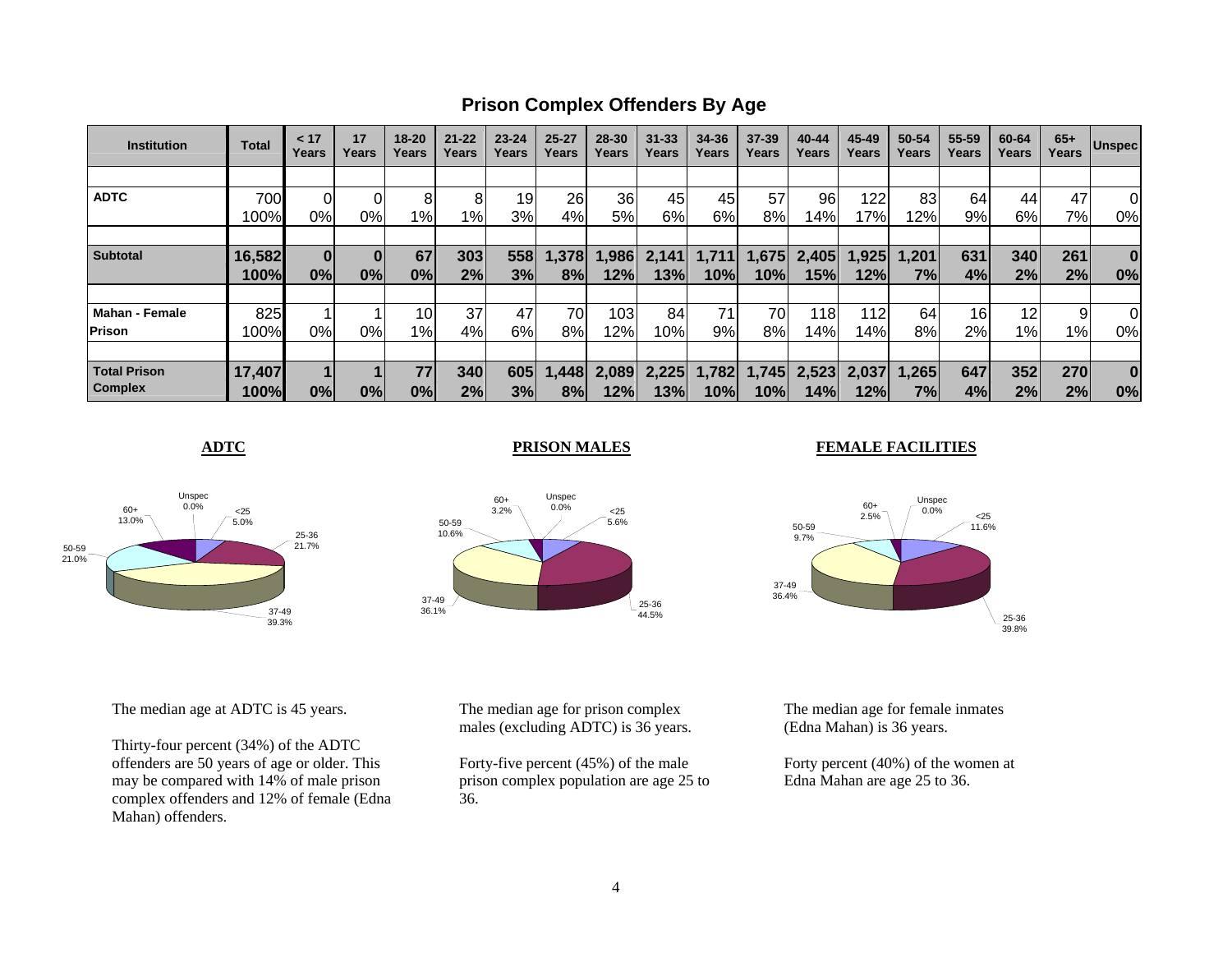# **Youth Complex Offenders By Age**

| <b>Institution</b>   | <b>Total</b> | < 17<br>Years  | 17<br>Years    | 18-20<br>Years | $21 - 22$<br>Years | $23 - 24$<br>Years | $25 - 27$<br>Years | 28-30<br>Years | $31 - 33$<br>Years | 34-36<br>Years | 37-39<br>Years | 40-44<br>Years | 45-49<br>Years | 50-54<br>Years | 55-59<br>Years | 60-64<br>Years | $65+$<br>Years | <b>Unspec</b>  |
|----------------------|--------------|----------------|----------------|----------------|--------------------|--------------------|--------------------|----------------|--------------------|----------------|----------------|----------------|----------------|----------------|----------------|----------------|----------------|----------------|
|                      |              |                |                |                |                    |                    |                    |                |                    |                |                |                |                |                |                |                |                |                |
| <b>Garden State</b>  | 1,864        | $\overline{0}$ | 3              | 215            | 429                | 437                | 555                | 203            | 18                 | $\overline{2}$ |                | 0              |                | 0              | $\Omega$       | 0              | $\overline{0}$ | $\overline{0}$ |
|                      | 100%         | 0%             | 0%             | 12%            | 23%                | 23%                | 30%                | 11%            | 1%                 | 0%             | 0%             | 0%             | 0%             | 0%             | 0%             | 0%             | 0%             | 0%             |
|                      |              |                |                |                |                    |                    |                    |                |                    |                |                |                |                |                |                |                |                |                |
| <b>Mountainview</b>  | 1,154        | $\mathbf 0$    | $\overline{0}$ | 202            | 323                | 268                | 294                | 63             | 3                  | $\mathbf 0$    | $\Omega$       |                | $\Omega$       | 0              | $\Omega$       | $\Omega$       | $\mathbf 0$    | $\overline{0}$ |
|                      | 100%         | 0%             | 0%             | 18%            | 28%                | 23%                | 25%                | 5%             | 0%                 | 0%             | 0%             | $0\%$          | 0%             | 0%             | 0%             | 0%             | 0%             | 0%             |
|                      |              |                |                |                |                    |                    |                    |                |                    |                |                |                |                |                |                |                |                |                |
| Wagner               | 887          | 0              | $\overline{0}$ | 101            | 236                | 215                | 244                | 87             | 4                  | $\mathbf 0$    | $\Omega$       | $\Omega$       | $\Omega$       | 0              | $\Omega$       | $\Omega$       | $\overline{0}$ | $\overline{0}$ |
| <b>Main</b>          | 100%         | 0%             | 0%             | 11%            | 27%                | 24%                | 28%                | 10%            | 0%                 | 0%             | 0%             | 0%             | 0%             | 0%             | 0%             | 0%             | 0%             | 0%             |
|                      |              |                |                |                |                    |                    |                    |                |                    |                |                |                |                |                |                |                |                |                |
| Wagner               | 282          | $\mathbf 0$    | 1              | 56             | 100                | 66                 | 41                 | 17             | 1                  | $\pmb{0}$      | 0              | 0              | $\Omega$       | $\mathbf 0$    |                | 0              | $\mathbf 0$    | Οl             |
| Ad Seg               | 100%         | 0%             | 0%             | 20%            | 35%                | 23%                | 15%                | 6%             | 0%                 | 0%             | 0%             | 0%             | 0%             | 0%             | 0%             | 0%             | 0%             | 0%             |
| Wagner               | 166          | $\mathbf 0$    | $\overline{0}$ | 9              | 35                 | 36                 | 56                 | 28             | $\overline{c}$     | $\mathbf 0$    | $\Omega$       | 0              | 0              | 0              |                | $\Omega$       | $\overline{0}$ | Οl             |
| <b>Minimum Units</b> | 100%         | 0%             | 0%             | 5%             | 21%                | 22%                | 34%                | 17%            | 1%                 | 0%             | 0%             | 0%             | 0%             | 0%             | 0%             | 0%             | 0%             | 0%             |
|                      |              |                |                |                |                    |                    |                    |                |                    |                |                |                |                |                |                |                |                |                |
| Wagner               | 1,335        | $\mathbf 0$    | 1              | 166            | 371                | 317                | 341                | 132            | $\overline{7}$     | $\mathbf 0$    | $\Omega$       | $\Omega$       | $\Omega$       | 0              | 0              | $\Omega$       | $\overline{0}$ | $\overline{0}$ |
| <b>Total</b>         | 100%         | 0%             | 0%             | 12%            | 28%                | 24%                | 26%                | 10%            | 1%                 | 0%             | 0%             | 0%             | 0%             | 0%             | 0%             | 0%             | 0%             | 0%             |
|                      |              |                |                |                |                    |                    |                    |                |                    |                |                |                |                |                |                |                |                |                |
| <b>Total Youth</b>   | 4,353        | 0              | 4              | 583            | 1,123              | 1,022              | 1,190              | 398            | 28                 | $\overline{2}$ |                |                |                | $\bf{0}$       | $\bf{0}$       | $\bf{0}$       | $\bf{0}$       | $\bf{0}$       |
|                      | 100%         | 0%             | 0%             | 13%            | 26%                | 23%                | 27%                | 9%             | 1%                 | 0%             | 0%             | 0%             | 0%             | 0%             | 0%             | 0%             | 0%             | 0%             |